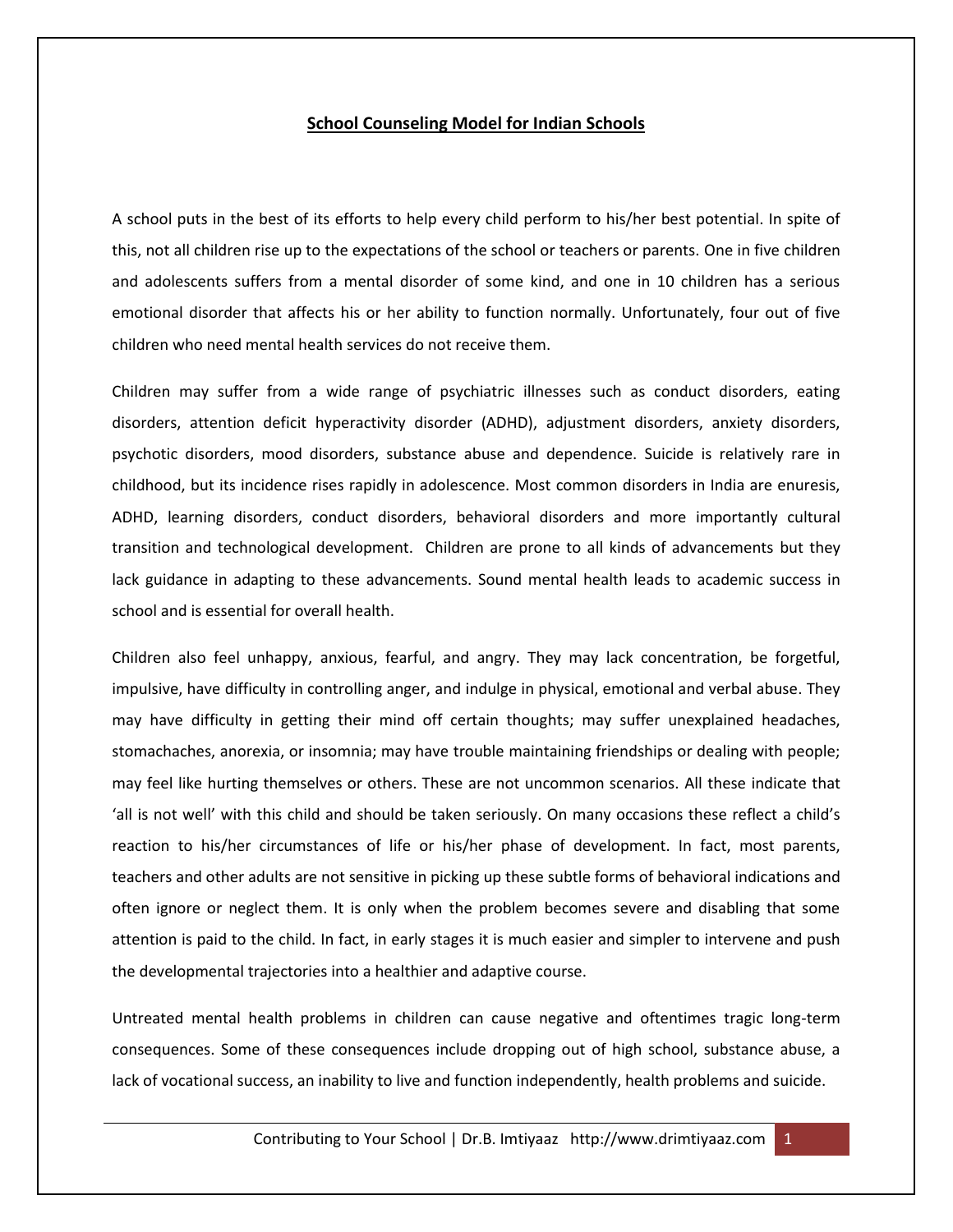As a school psychologist, I will be responsible in addressing all these issues with a vision to uplift the overall health of the school. My work will include establishing rapport with children, conducting group classes for children, implementing programs for the holistic development of the children, counseling children for their personal issues, taking care of the referrals from the school side, assessing children, addressing learning disabled students, working with teachers, addressing and empowering the parents, addressing the non teaching staff, reporting to the management and offering suggestions for the overall development of the school.

## The process will be as below

- $\boxtimes$  Establishing rapport with children
	- $\circ$  A series of group classes will be planned to start with and these classes will help me to establish a good rapport with the children and make the children feel comfortable.
- $\boxtimes$  Conducting group classes
	- $\circ$  Group classes will be conducted class wise in groups on any particular topic which may enlighten them on some aspects of life or their age or living.
	- $\circ$  Group classes will be conducted through LCD projector or through activities or through any other preferred mode.
	- $\circ$  Group classes will also be conducted separately for adolescent boys and girls too.
	- o Group classes are almost like value education classes.
	- $\circ$  Group classes will be used to establish rapport and at the same time to understand and find out the students issues.
- $\boxtimes$  Implementing programs for the holistic development of the children
	- o Various programs will be designed as per the school culture and requirement to empower the students' holistic health.
	- $\circ$  Programs will be implemented after consultation with the management and with the cooperation of all other staff members.
- $\boxtimes$  Counseling children for their personal issues
	- o During group classes children will be encouraged to fix appointments for personal counseling.

Contributing to Your School | Dr.B. Imtiyaaz http://www.drimtiyaaz.com 2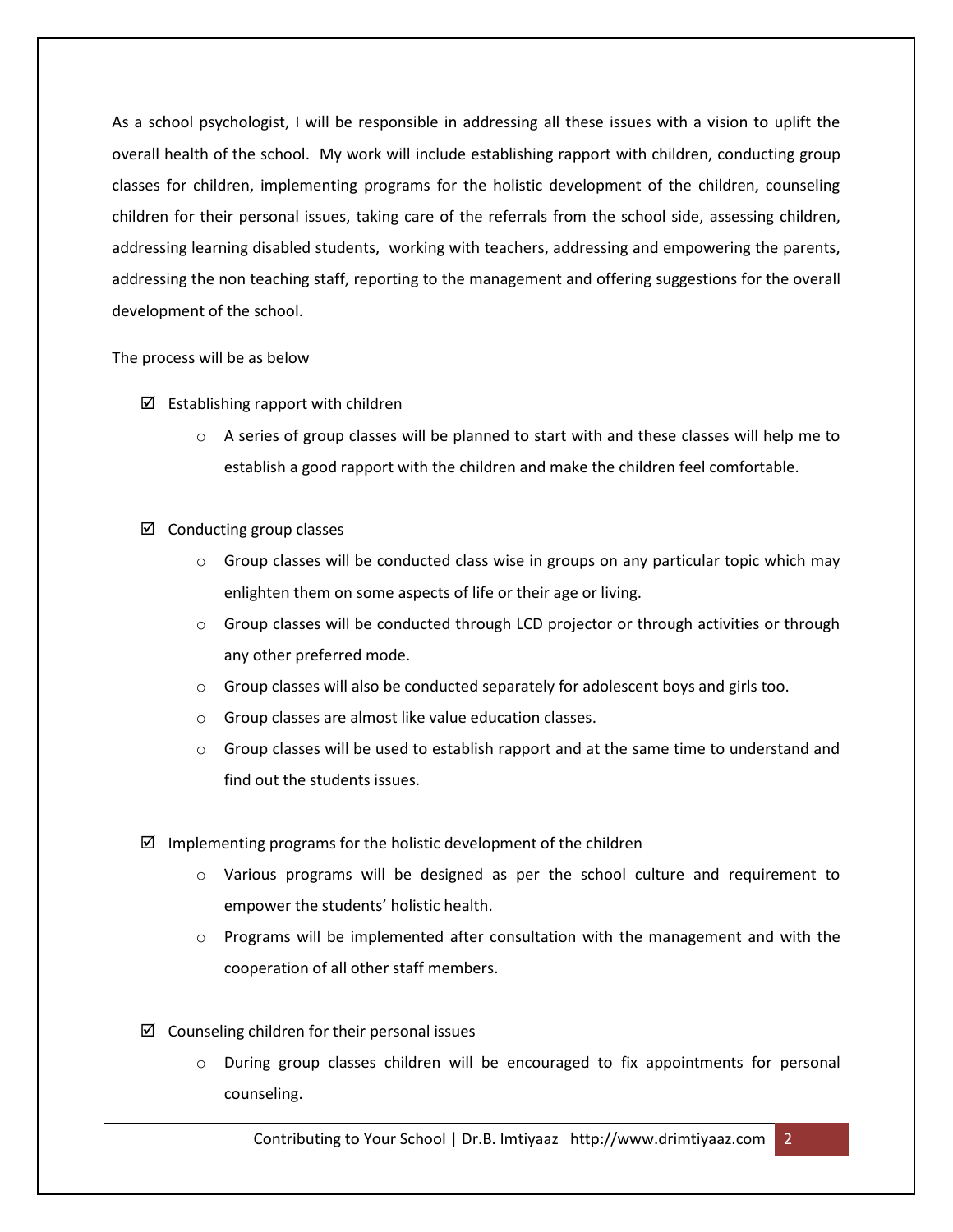- o Forms will be distributed.
- o Interested students will be counseled for their issues.
- $\circ$  Students will be guided and will be empowered to solve their issues (won't be advised).
- $\circ$  Student counseling is a special science which is far different from other forms of counseling. Here at schools, the counseling should be instant without wasting too much of students' academic time. Metaphors will be used as medium and techniques like Time travel will be used to resolve the issues.
- o Student empowerment will get its due importance.
- o It won't be psychotherapy alone but a holistic approach encompassing all other therapeutic techniques like CBT, NLP, Alpha Stage Hypnotism, Client Centered Counseling, Play therapy, etc.
- o The cases will be recorded and will be reviewed.
- $\circ$  A report of monthly counseling cases will be submitted to one of the top management official either the principal or any other person as the school decides.
- $\circ$  The names pertaining to cases will not be disclosed unless there is a necessity.
- o For cases out of counselors' control, interventions will be discussed with the person in charge (either the principal or any other person as the school decides).
- $\circ$  In need of parents' or teachers' assistance, it will be decided on consultation with the person in charge (either the principal or any other person as the school decides).
- $\boxtimes$  Assessing children
	- o Problem-oriented assessment.
	- o General mental health assessment.
	- o Overall school assessment.
	- $\circ$  All the assessments will be informal and will be done based up on the individual capacity of the child.
	- o Personally I don't believe in formal standardized testing as it is designed based on general criteria which tend to differ for every child.
- $\boxtimes$  Addressing learning disabled students
	- o Assessing to find out the disorders.
	- o Preparing IEP, IAP and IHP.

Contributing to Your School | Dr.B. Imtiyaaz http://www.drimtiyaaz.com 3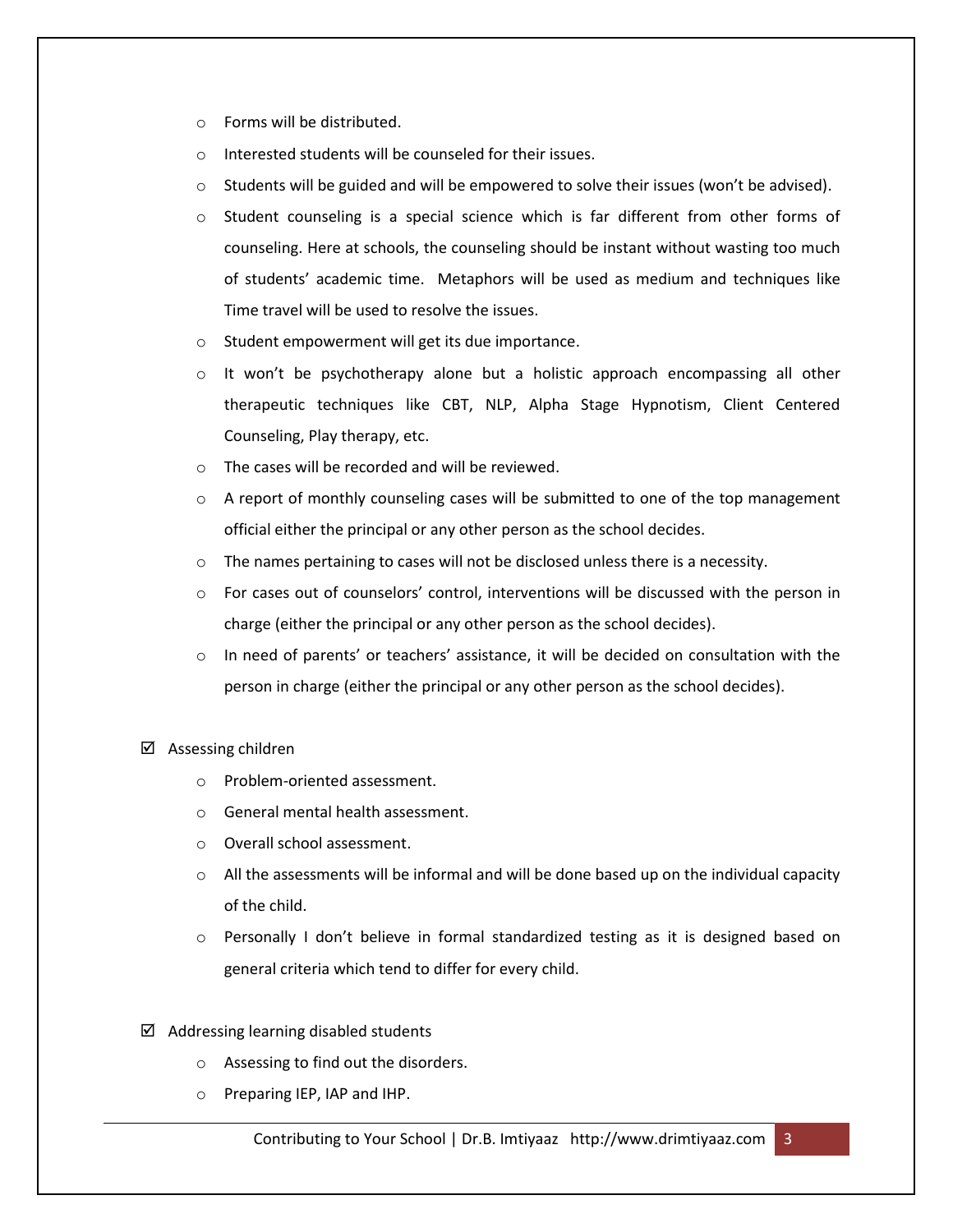- $\circ$  Working with the training staff in providing proper coaching based up on the designed P's.
- $\boxtimes$  Taking care of the referrals from the school side
	- $\circ$  The school management will be encouraged to provide referrals regarding problematic children or children with issues.
	- $\circ$  Teachers will also be encouraged to provide referrals regarding problematic children or children with issues.
	- o The referrals will be dealt as required.
- $\boxtimes$  Working with teachers
	- o Empowerment programs for teachers will be organized as per the requirements.
	- o Discussion sessions will be held with teachers.
	- o Personal counseling for teachers in need will be provided.
- $\boxtimes$  Addressing and empowering the parents
	- $\circ$  Empowerment programs for parents will be organized as per the requirements on topics like positive parenting, bonding, value addition, etc.
	- o Discussion sessions will be held with parents if the management wishes so.
	- o Family counseling for parents in need will be provided with the permission of the school management.
- $\boxtimes$  Addressing the non teaching staff
	- o Empowerment programs for non teaching staff will be organized as per the requirements.
- $\boxtimes$  Reporting to the management
	- $\circ$  A report outlining all the work done with future work, suggestions to management, etc. will be submitted to the management once in two or three months.
	- o Discussion with the management on future plans and past work.
- $\boxtimes$  Continuous professional development to address the demands of the job.